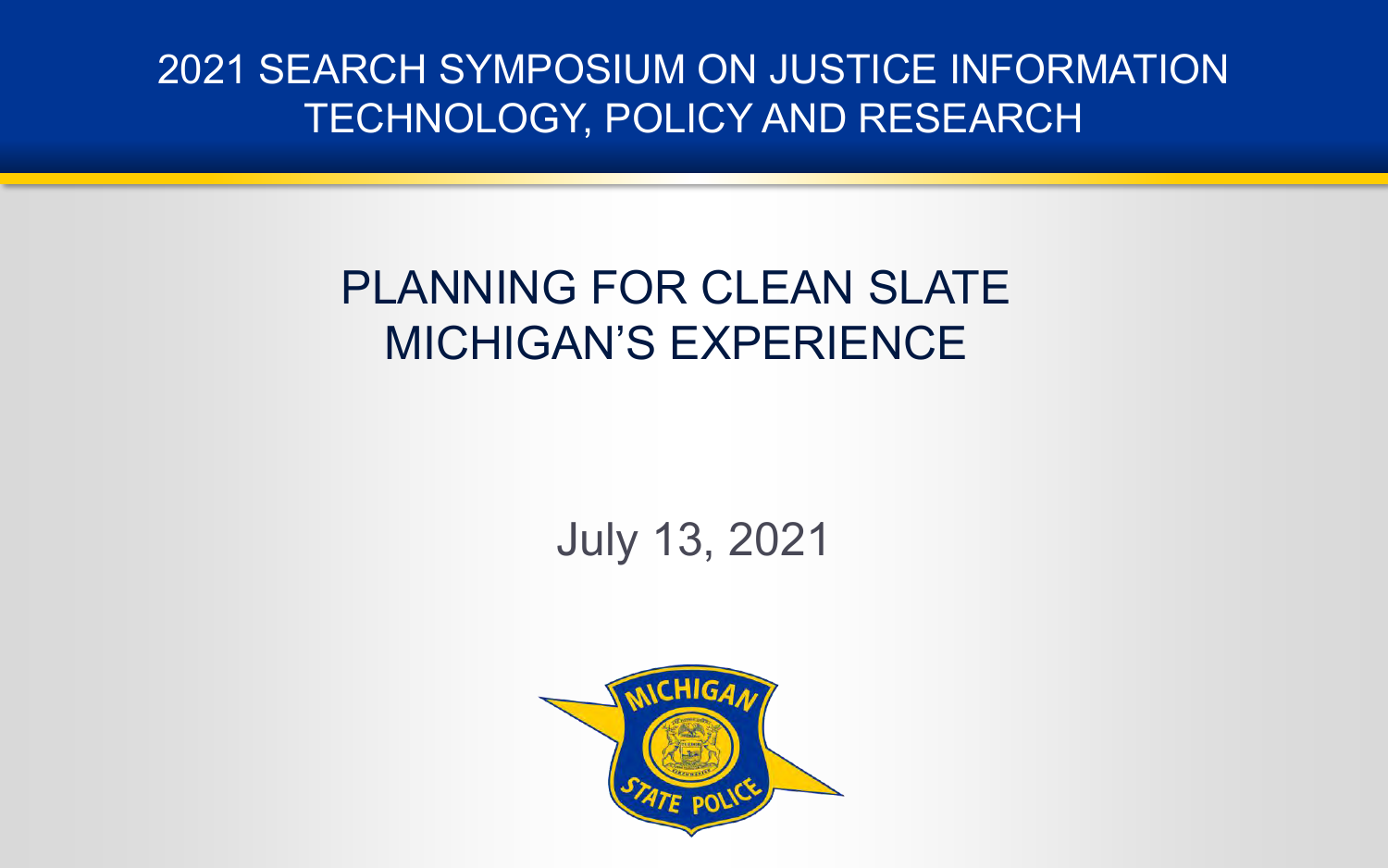### MICHIGAN LAW ENACTED OCTOBER 2020

"Clean Slate" Seven act bipartisan package.

Public Act 213 of 1965 – Setting Aside Convictions Amended by: Public Act 187 of 2020 – Disqualifying Offenses Public Act 188 of 2020 – Multiple Offenses – "One Bad Night" Public Act 189 of 2020 – Misdemeanor Marihuana Offenses Public Act 190 of 2020 – Application and Procedure Public Act 191 of 2020 – Victims of Human Trafficking Public Act 192 of 2020 – Misdemeanor Marihuana Offenses Public Act 193 of 2020 – Set Asides without Application – "Automatic"

Passage of the law, along with the programming required by Michigan State Police and Department of Technology, Management, and Budget, will allow residents of the state to provide for their families by being able to obtain employment, housing, etc., without the fear of rejection, due to a past criminal incident.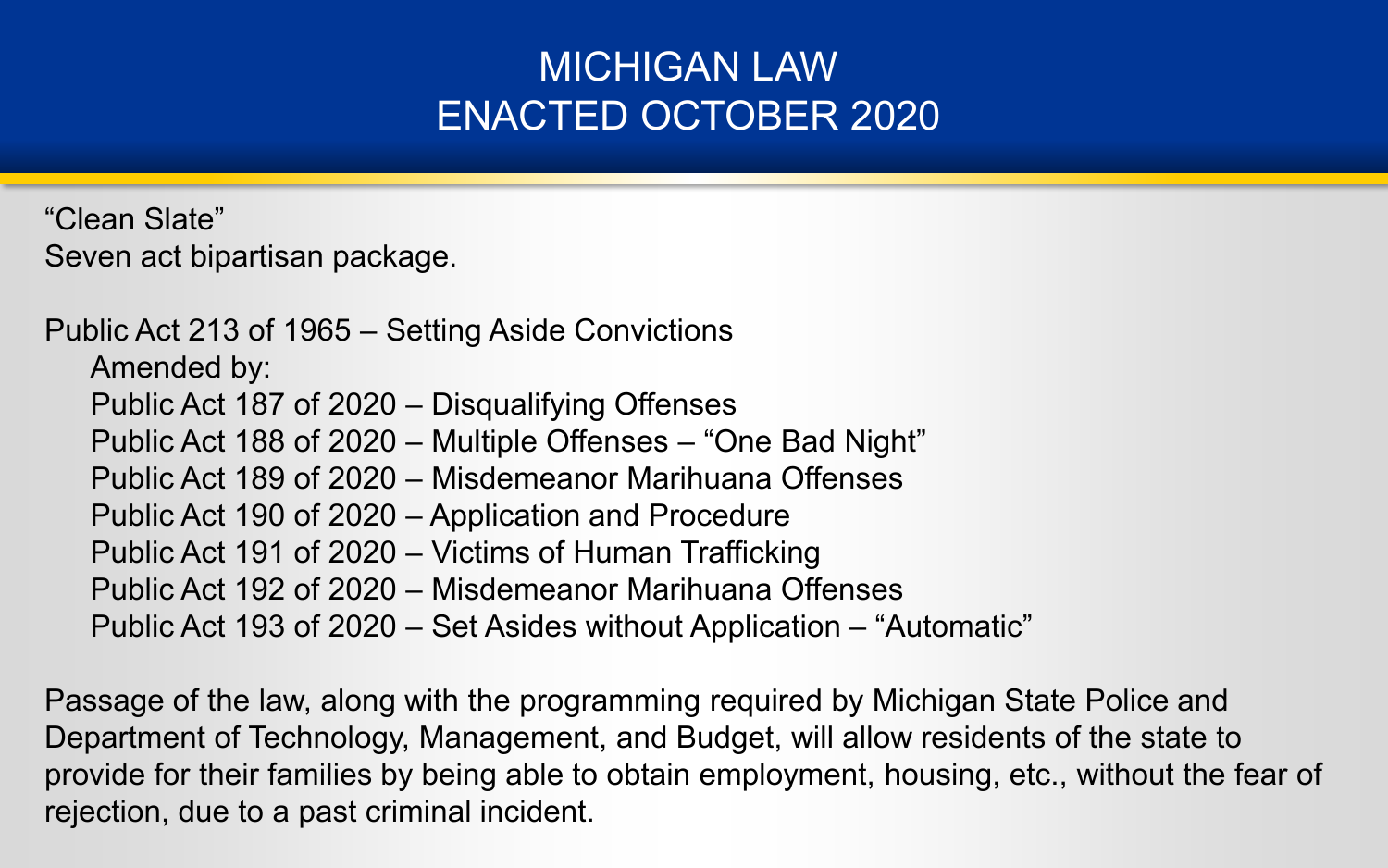### EXPUNGEMENT/CONVICTION SET ASIDE

#### **Expungement – Completely removes**

MCL 28.243(8)(b)(i) The arrest record, all biometric data, and fingerprints shall be expunged or destroyed, or both, as appropriate.

#### **Conviction Set Aside – Retain as non-public**

MCL 780.623(2) The department of state police shall retain a nonpublic record of the order setting aside a conviction, or other notification regarding a conviction that was automatically set aside under section 1g, and of the record of the arrest, fingerprints, conviction, and sentence of the person in the case to which the order or other notification applies.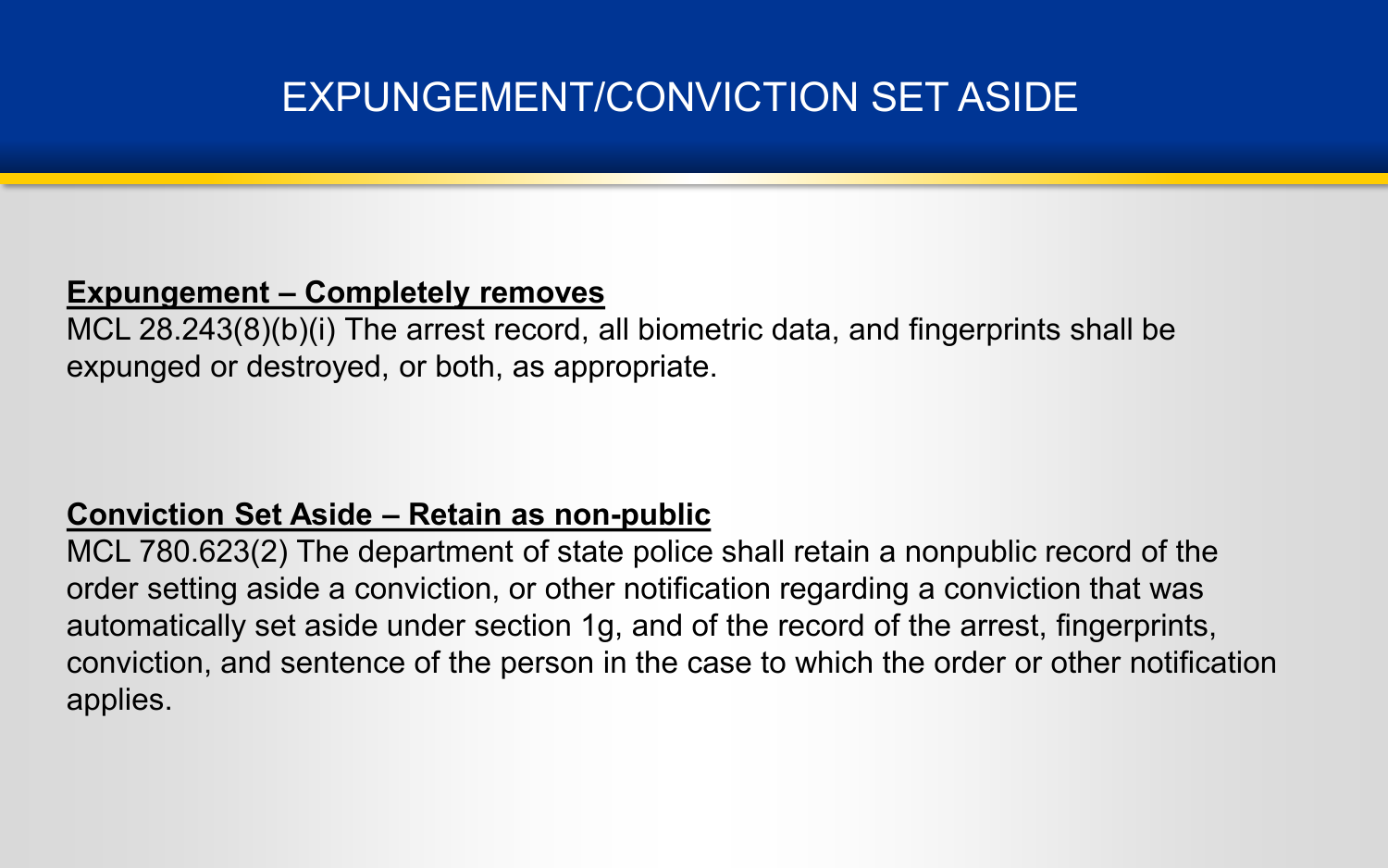### CURRENT PROCESS

Public Act 213 of 1965 – Setting Aside Convictions

MCL 780.621

(1)Except as otherwise provided in this act, a person who is convicted of 1 or more criminal offenses **may file an application with the convicting court** for the entry of an order setting aside 1 or more convictions...

> 1 or more criminal offenses, but not more than a total of 3 felony offenses, can be set aside

Exceptions:

Not more than 1 felony crime punishable by more than 10 years imprisonment

Crimes deferred or dismissed under special circumstances

Assaultive crimes

Certain traffic offenses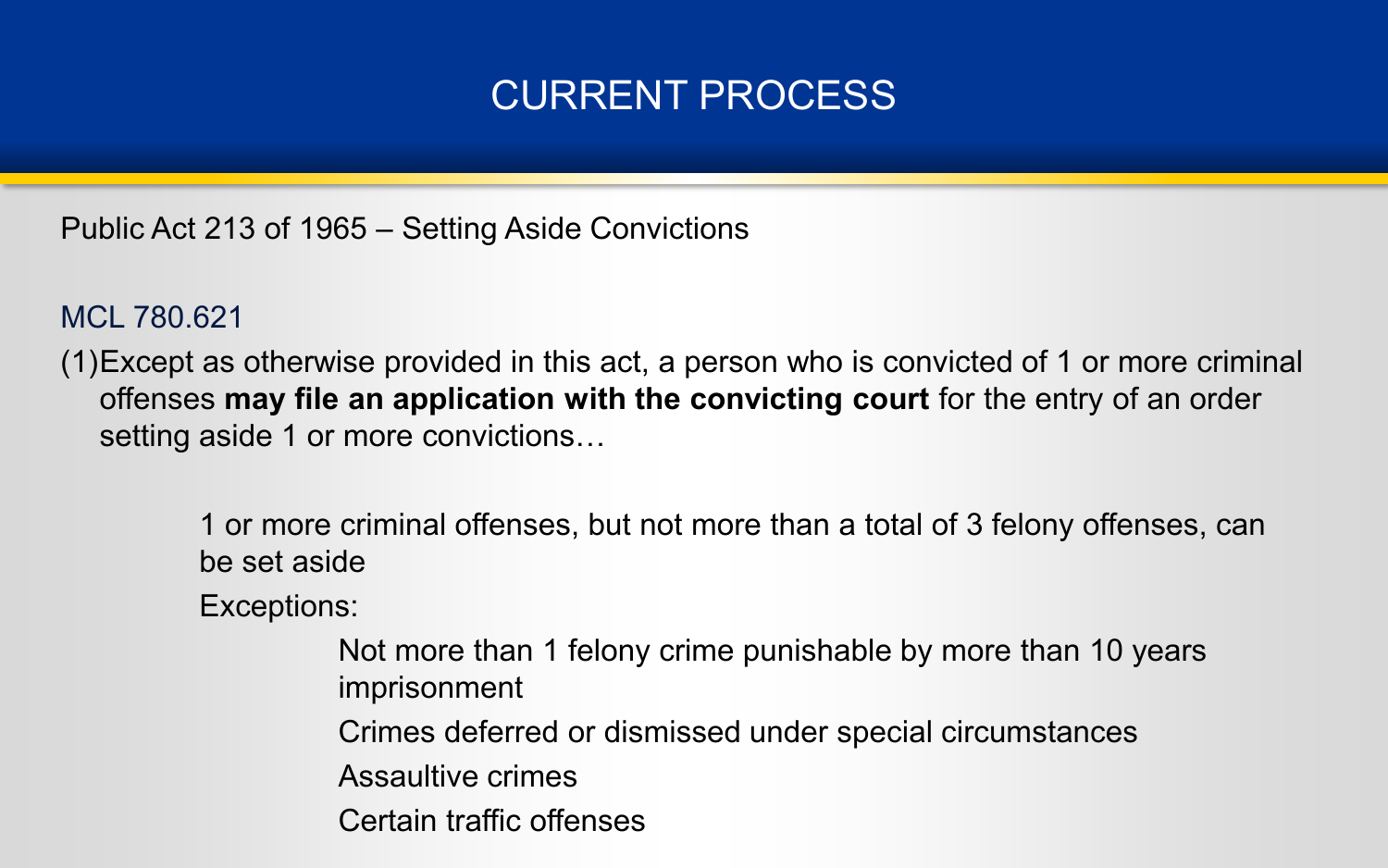### AUTOMATIC SET ASIDE

Public Act 193 of 2020 – Set Asides without Application – "Automatic"

#### MCL 780.621g

(2) Beginning 2 years after the effective date of the amendatory act that added this section and subject to any necessary appropriation and subsections (5), (6), (7), and (10), a felony conviction that is recorded and maintained in the department of state police database is set aside under this section without the filing of an application…..

(3) Beginning 2 years after the effective date of the amendatory act that added this section and subject to any necessary appropriation and subsection (10), a conviction for a misdemeanor offense for which the maximum punishment is imprisonment for not more than 92 days that is recorded and maintained in the department of state police database is set aside under this section without the filing of an application under section 1 if 7 years have passed from the imposition of the sentence.

(4) Beginning 2 years after the effective date of the amendatory act that added this section and subject to any necessary appropriation and subsections (5), (6), (7), and (10), a conviction for a misdemeanor offense for which the maximum punishment is imprisonment for 93 days or more that is recorded and maintained in the department of state police database is set aside under this section without the filing of an application under section 1 if 7 years have passed from the imposition of the sentence.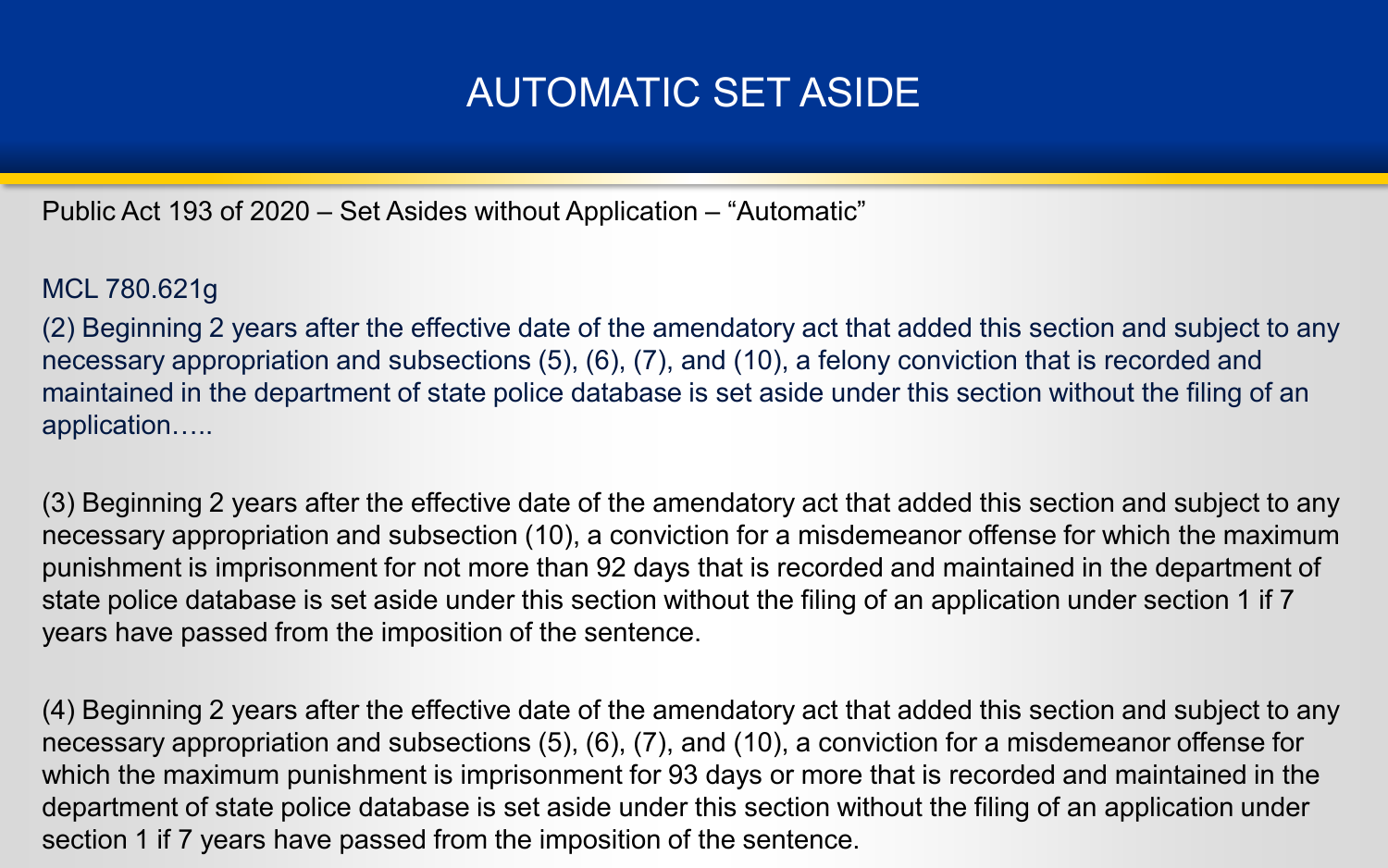➢ Step 1 Lean Process Improvement (LPI)

February/March 2021 – Focus Group Meetings Courts and Clerks Michigan Department of Corrections (MDOC) Juvenile Courts Michigan Attorney General Process Mapping Recommendations Implementing a new system – "rules engine" Utilizing CJIC Reporter – existing system within MSP Establish connection with MDOC Data Matching – Update/Create new fields and disposition codes Eligibility Determination – information contained within the MSP database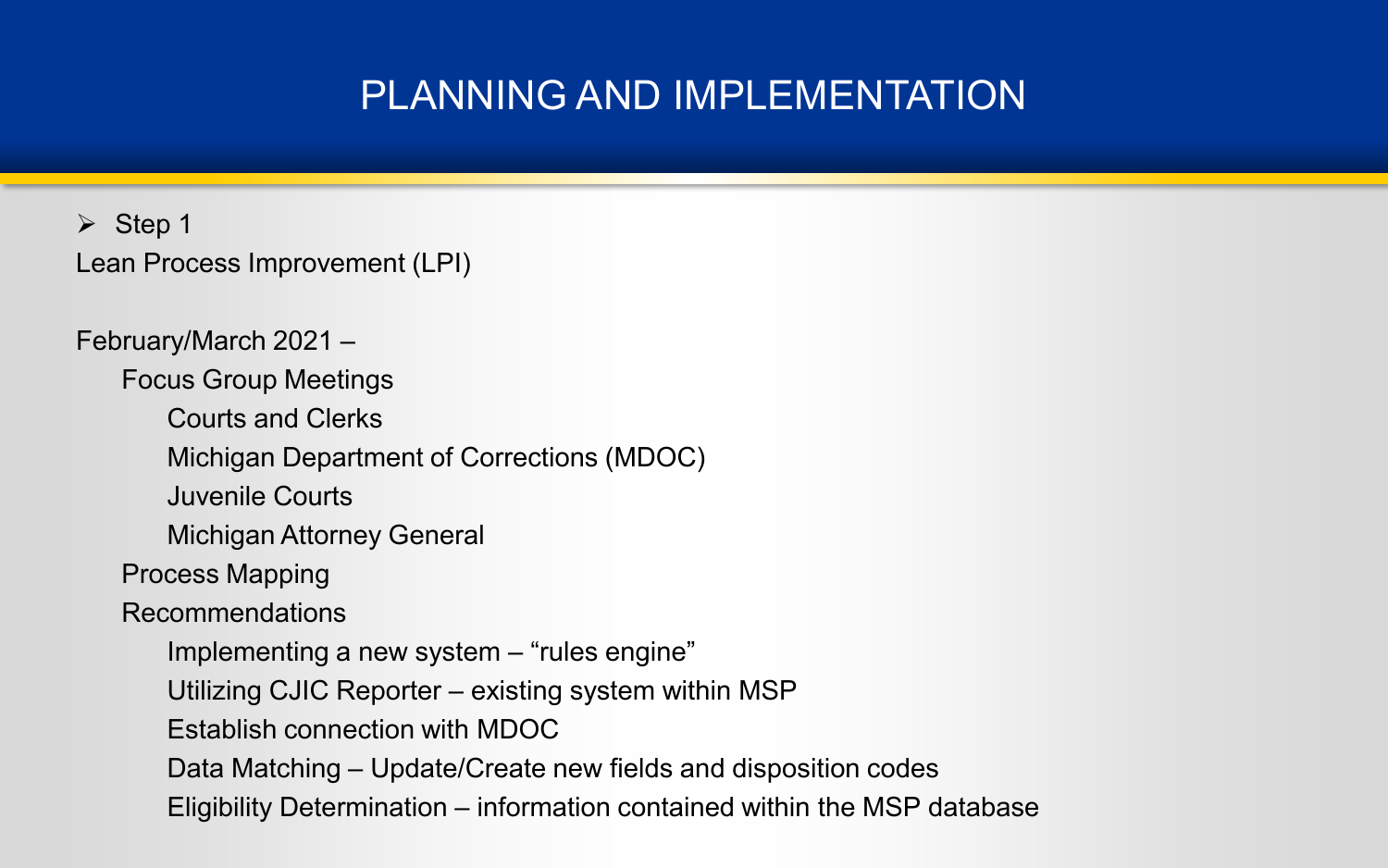$\triangleright$  Step 2 (Moving Forward) Design Confirmations

July 2021 to September 2021 Kick-Off meeting User story/work request creation Collaboration with external partners Stand-up new set aside and expungement unit Creation of new positions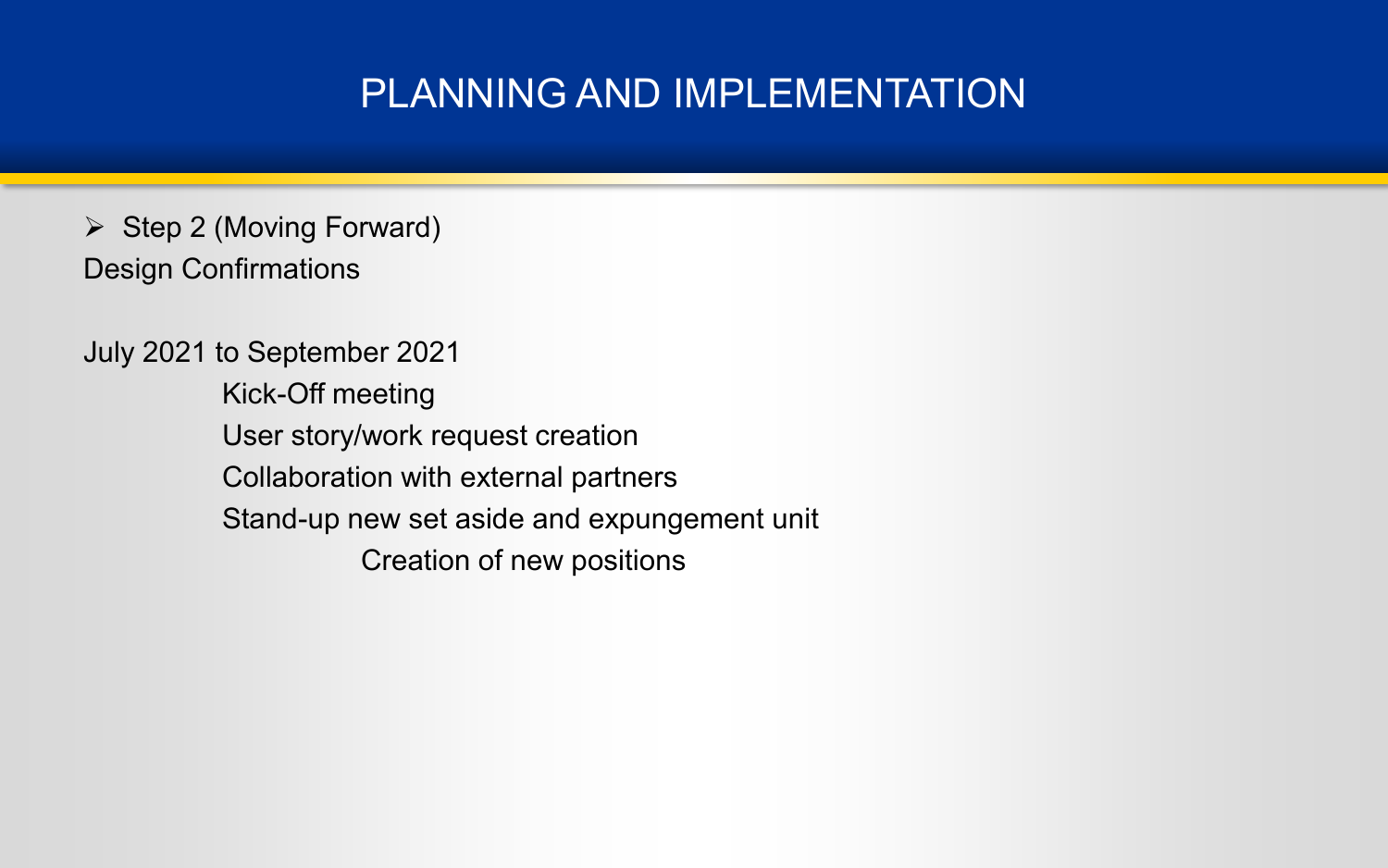➢ Step 3 Design/Build/Test

September 2021 to October 2022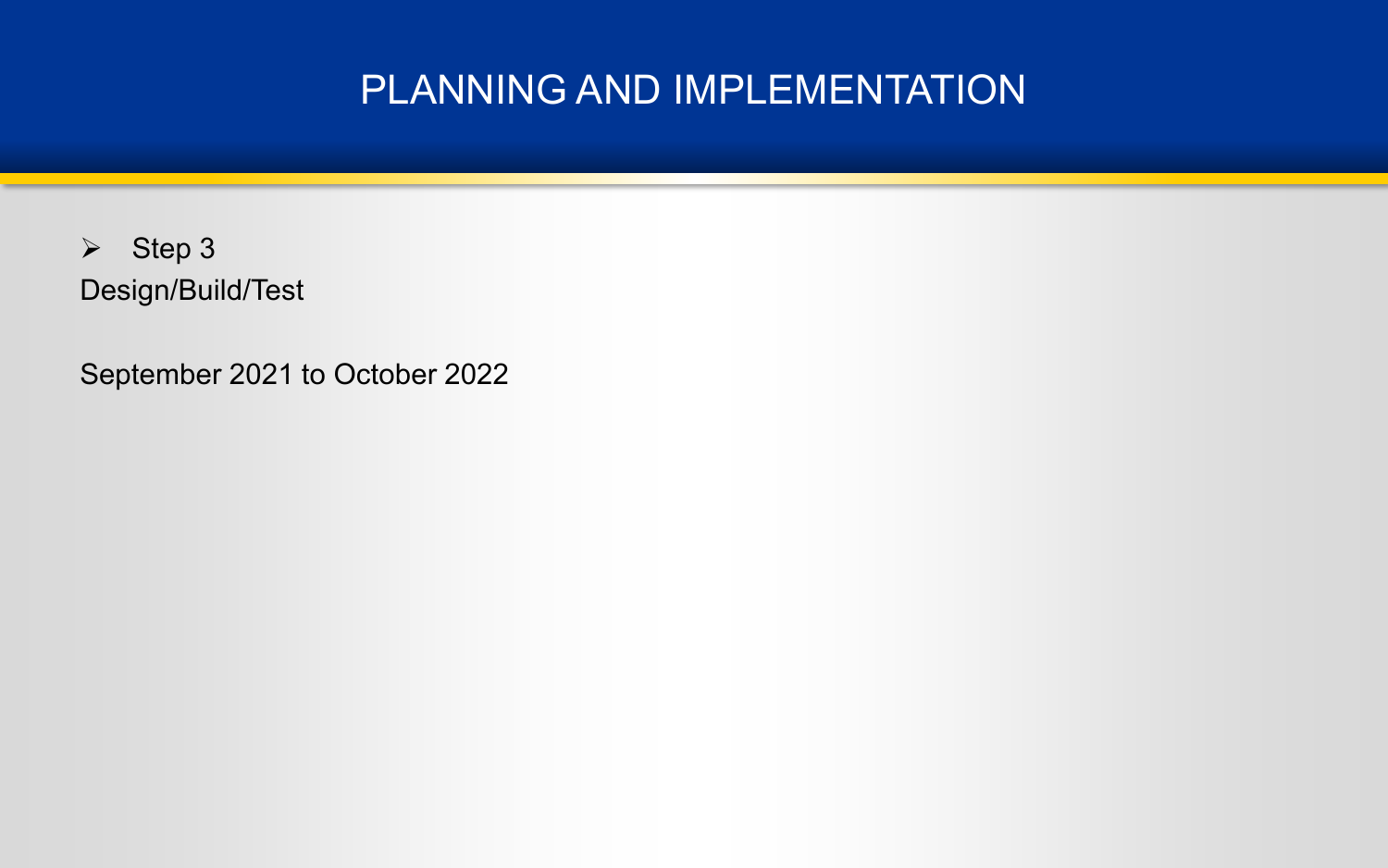➢ Step 4 Implement and Operate

October 2022 Soft Launch and roll-out of new rules engine

January 2023 Initial data sent to courts

April 2023 System Launch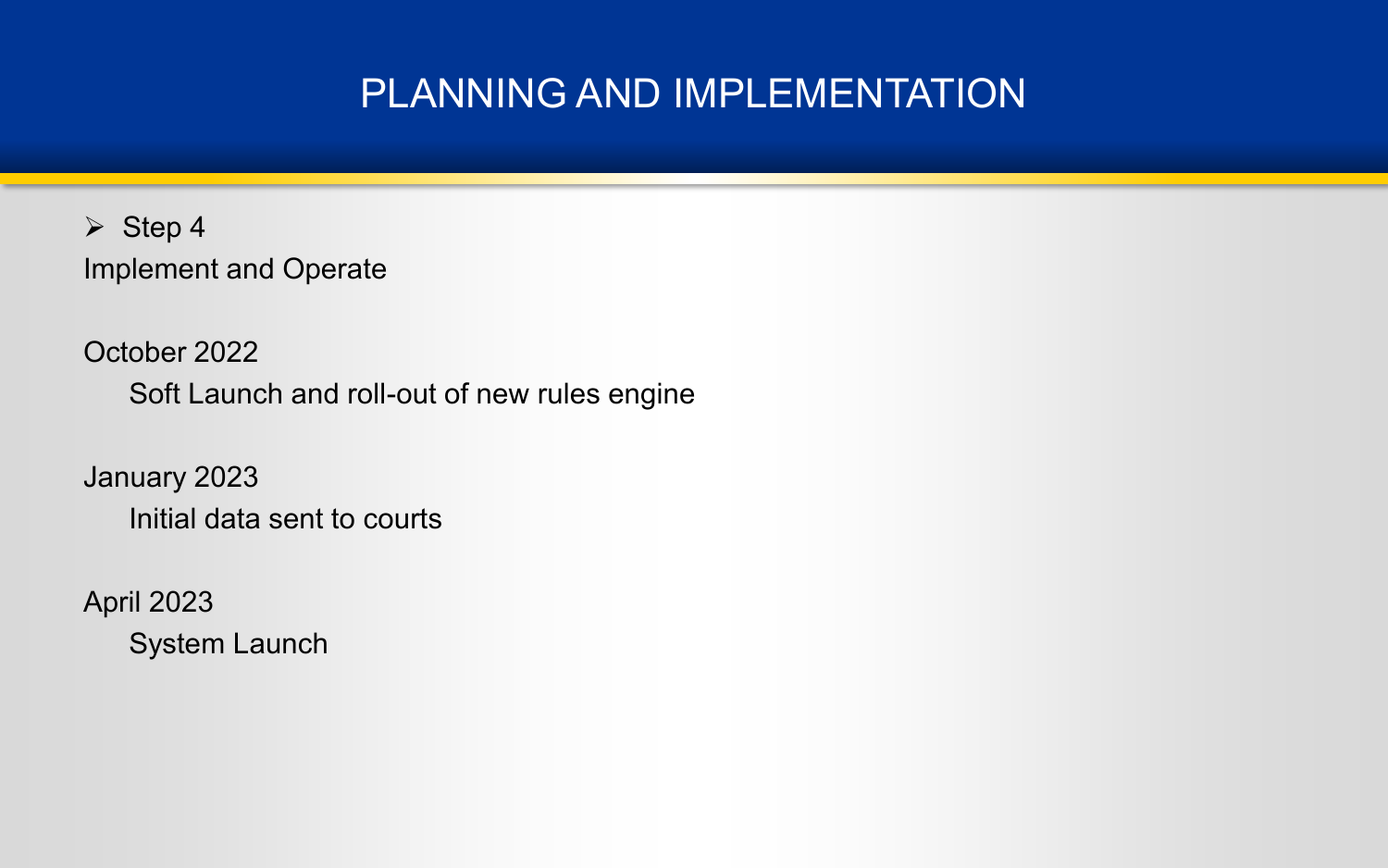### LEGAL, POLICY, OPERATIONAL, AND TECHNICAL ISSUES

- $\triangleright$  Who determines eligibility
- $\triangleright$  Interaction with external systems
- $\triangleright$  Incomplete information
- ➢ Release from incarceration dates
- ➢ Pending Charges
- ➢ Access to non-electronic records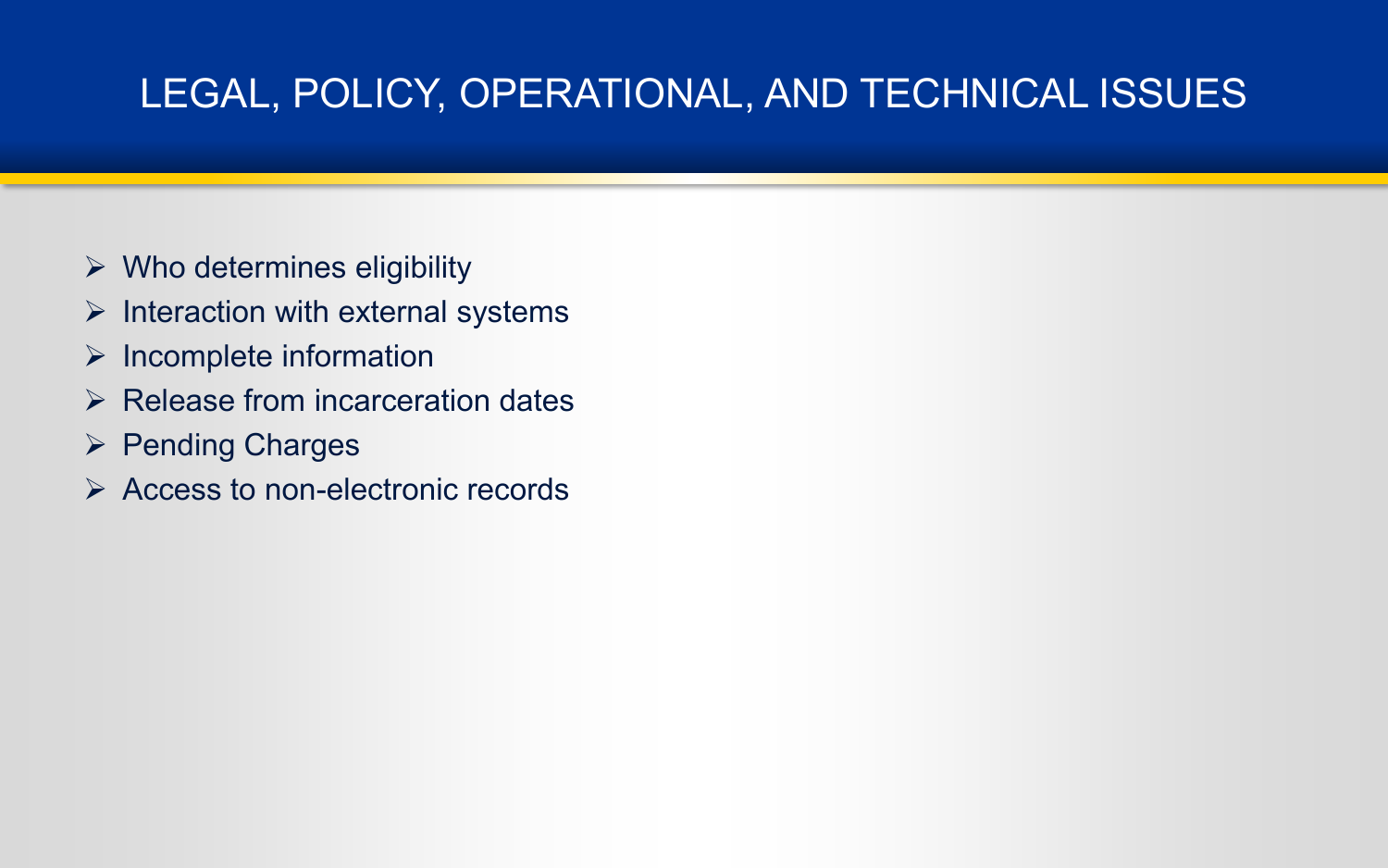

# QUESTIONS